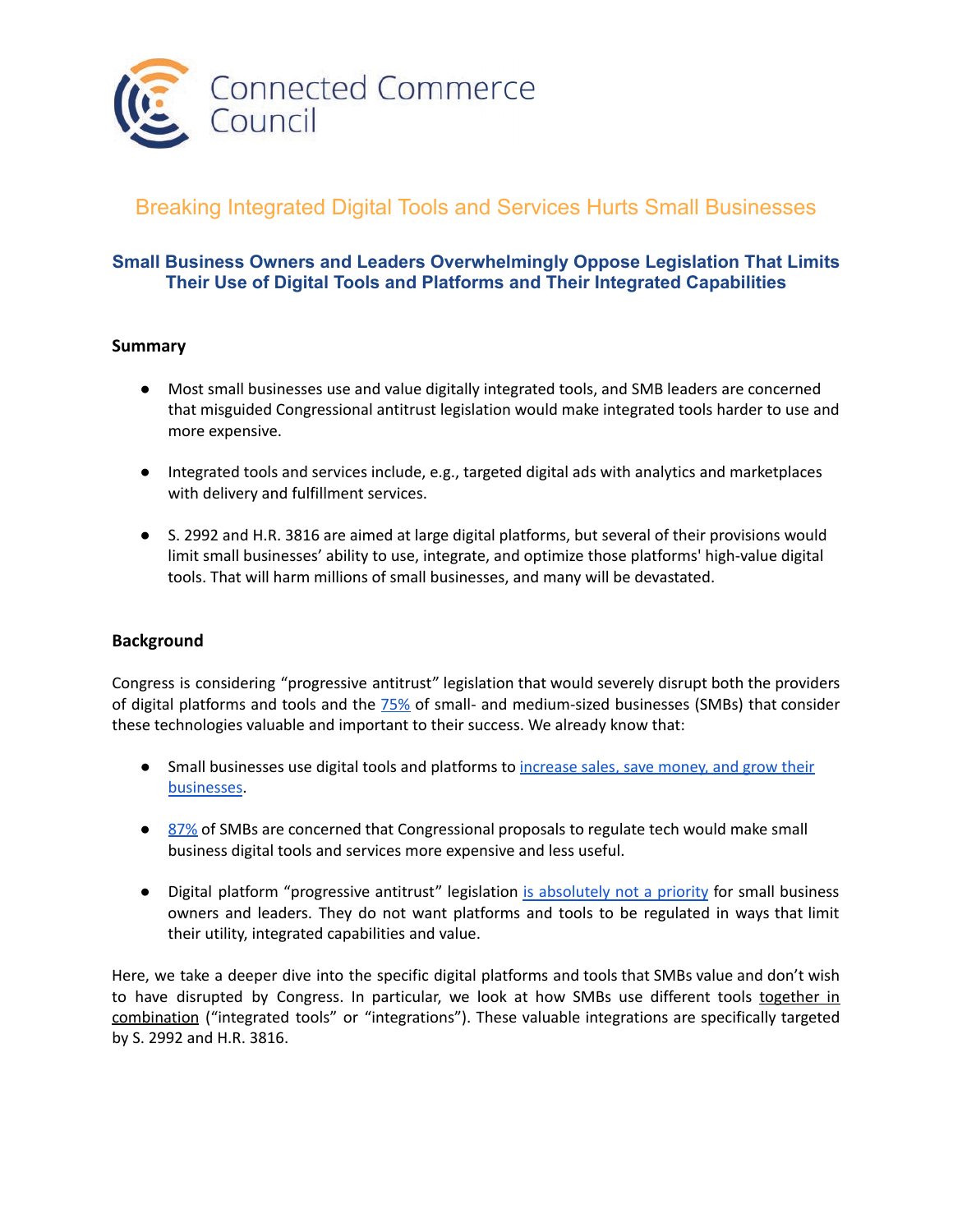## **Top Findings**

#### *Most SMBs Use and Value Digitally Integrated Tools*

SMBs save time and money when using smart combinations of digital tools and platforms to interact with potential customers and make sales. SMB leaders are concerned that misguided Congressional legislation may cut off access to these "integrations" or make them more expensive. The American Innovation and Choice Online Act (S. 2992) would force Amazon, Apple, and Google to break apart many of the integrated products that small businesses like and use to find customers. For example, someone searching for a restaurant using Google could no longer be assured to be connected to a Google Map and Google Business Profile, where the restaurant's location, hours of operation, menus, and reviews are easy to find.

- 87% of SMB leaders are concerned that proposed digital platform laws would make high-value digital technologies more expensive to access or buy, with a majority (55%) having serious concerns.
- 92% of SMB leaders selling through their owned web store say integrated services are valuable and important (54%) or even critical (38%) to their business.
- 94% of SMB leaders selling through an online marketplace say integrated services are valuable and important (48%) or even critical (46%) to their business.



#### *SMBs Oppose Legislation That Limits Use of Digital Tools and Platforms*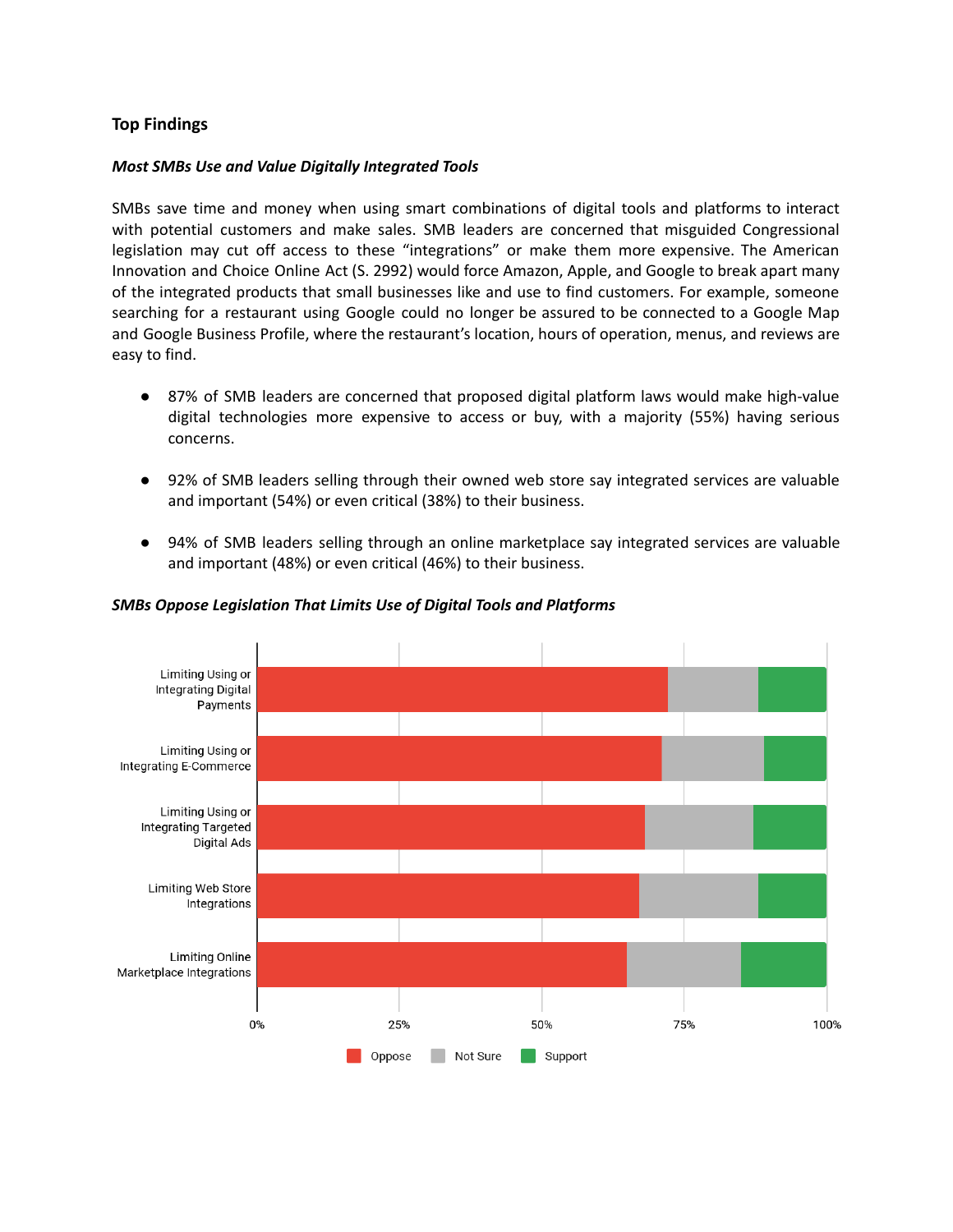- Digital payments: 72% oppose limiting the ability to use or integrate digital payments (only 12% support)
- E-commerce: 71% oppose limiting the ability to use or integrate e-commerce (only 11% support)
- Targeted digital ads: 68% oppose limiting the ability to use or integrate targeted digital advertising (only 13% support)
- Web store integrations: 67% oppose limiting the use of integrated services with their business' web store (only 12% support)
- Online marketplace integrations: 65% oppose limiting the use of integrated services with their business' sales on online marketplaces (only 15% support)



#### *SMBs Oppose Legislation That Limits Capabilities Integrated Into Digital Platforms*

- Integrated search and maps: 72% oppose a ban on Google Maps in Google search results (only 11% support)
- Integrated product selling and fulfillment: 62% oppose forcing Amazon to separate warehousing, shipping, product promotion and customer support services so that Amazon Prime becomes unworkable for marketplace sellers (only 18% support)
- Integrated store-brand products: 62% oppose a ban on AmazonBasics products in the Amazon.com marketplace (only 15% support)